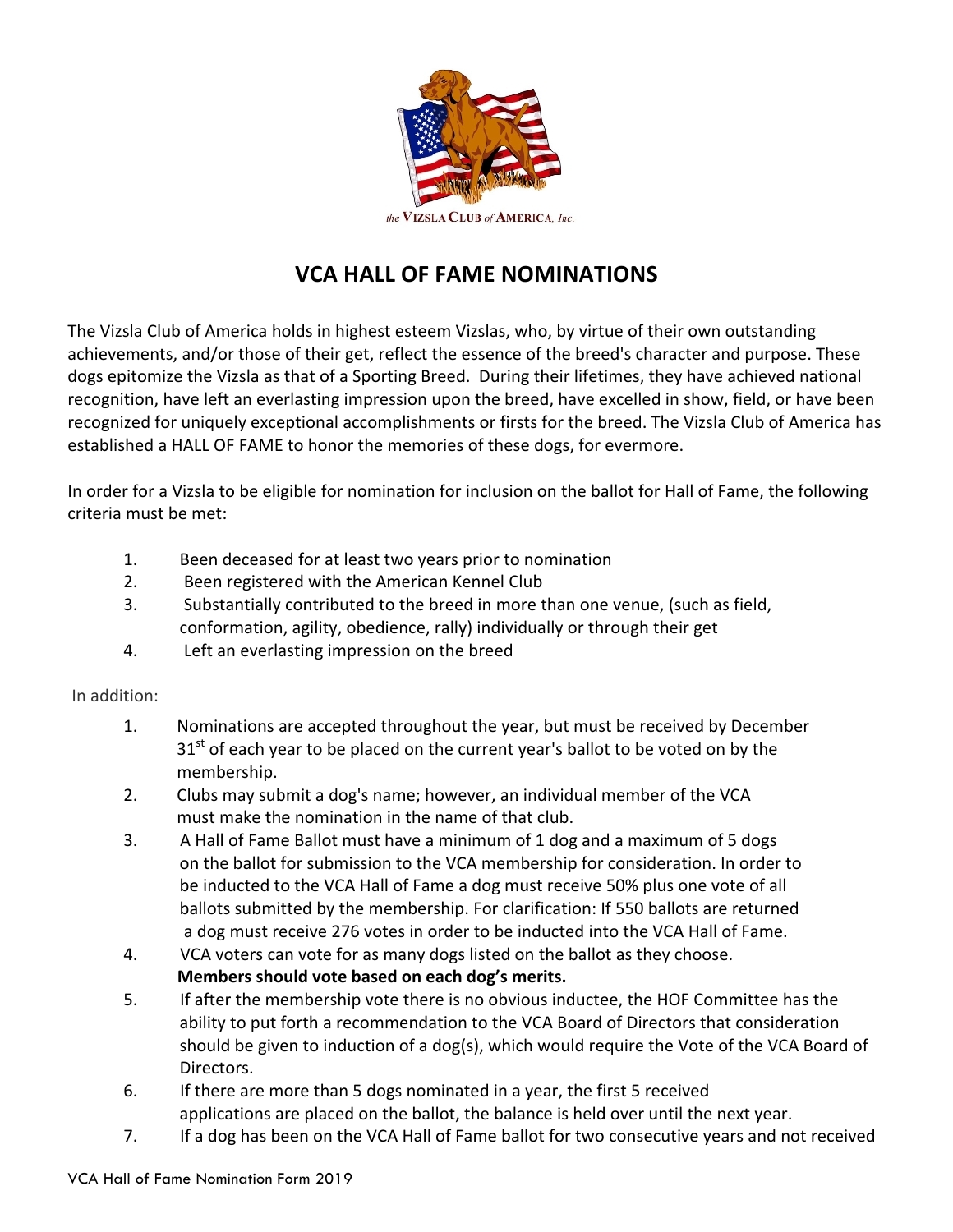enough votes to be inducted to the VCA Hall of Fame the dog must take a hiatus for one voting cycle prior to be submitted for nomination again.

- 8. A nominating fee of \$35 must accompany each nomination. Checks payable to VCA. Submit at least one photo along with the biographical profile information on the following form with the application.
- 9. Statistical information may be submitted by word document, however, the application must be signed and dated at the declaration on the last page, and all the supportive documentation and check must accompany the application via postage mail. Copies of certificates, AKC awards reports, and AKC progeny reports work well. Please add lines as needed to the form (table) on the next two pages.

Please mail hard copy nominations to: Sarah Barr, 1514 Ocala Rd., Louisville, KY 40222 Electronic Submissions can be sent to: sarahebarr1@gmail.com via email (20 mb size limit) Dropbox or WeTransfer (2 gb limit). For help with electronic submissions, please contact Sarah Barr directly (ph. 502-553-7789).

Thank you in advance for your support, VCA Hall of Fame Committee Sarah Barr, Chair Andrew Campbell Pam Hidaka Rhonda Johnson Valerie Sails Jan Simer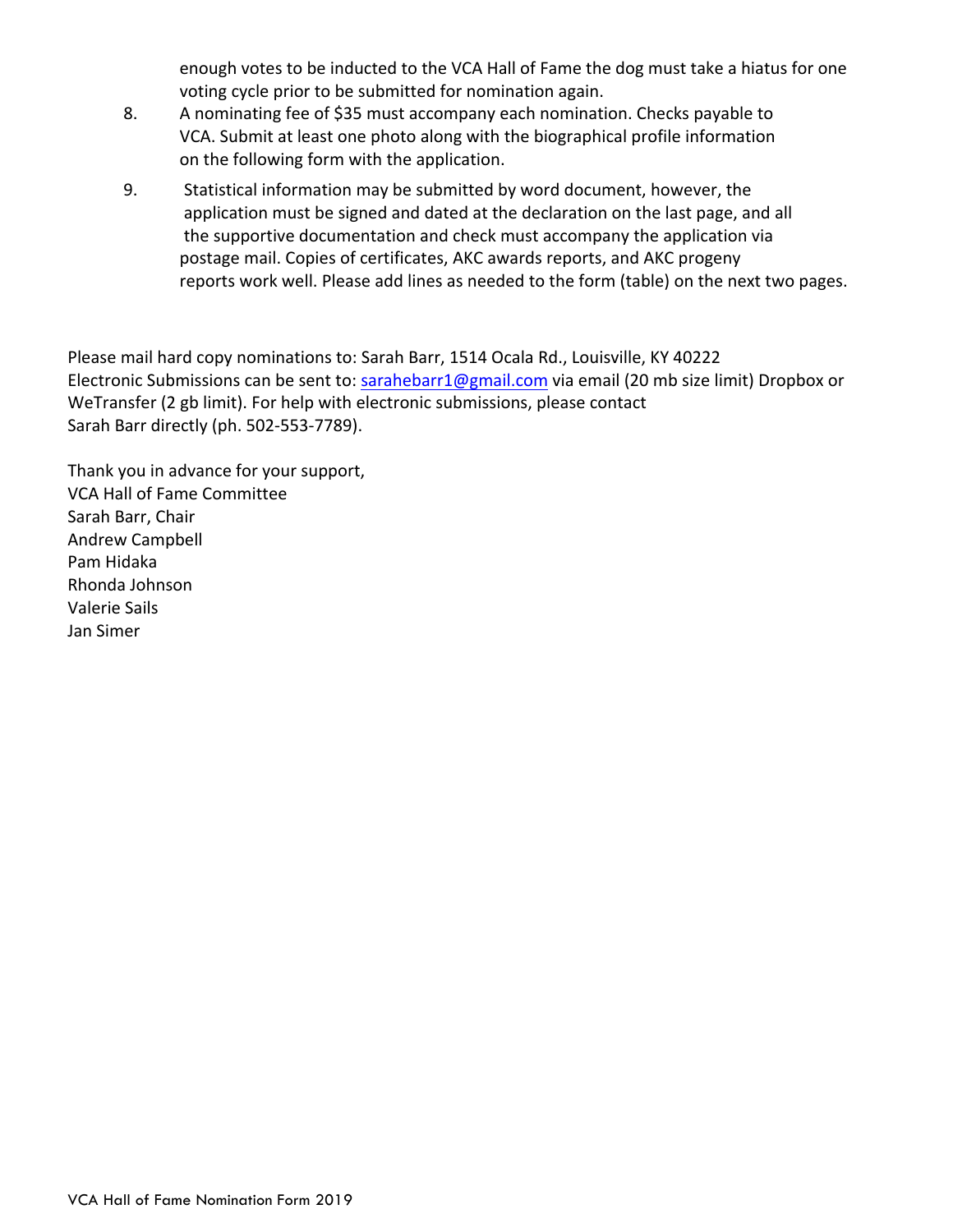## **VCA Hall of Fame Nomination Form 2019**

| Nominators' Name(s)                                                  | Email(s) |               | Phone $# (s)$ |  |  |  |
|----------------------------------------------------------------------|----------|---------------|---------------|--|--|--|
|                                                                      |          |               |               |  |  |  |
|                                                                      |          |               |               |  |  |  |
|                                                                      |          |               |               |  |  |  |
| Owner(s)                                                             |          |               |               |  |  |  |
| Please provide contact information for owners if they are living     |          |               |               |  |  |  |
| Phone                                                                |          |               |               |  |  |  |
| Email                                                                |          |               |               |  |  |  |
| Address                                                              |          |               |               |  |  |  |
| City/St/Zip                                                          |          |               |               |  |  |  |
| Space for more owners (and contact information) if needed            |          |               |               |  |  |  |
| Owner(s)                                                             |          |               |               |  |  |  |
| Please provide contact information for owners if they are living     |          |               |               |  |  |  |
| Phone                                                                |          |               |               |  |  |  |
| Email                                                                |          |               |               |  |  |  |
| Address                                                              |          |               |               |  |  |  |
| City/St/Zip                                                          |          |               |               |  |  |  |
| The following statistical information will be included on the ballot |          |               |               |  |  |  |
| Dog's Registered Name                                                |          |               |               |  |  |  |
| Dog's Call Name                                                      |          |               |               |  |  |  |
| Date of Birth                                                        |          | Date of Death |               |  |  |  |
| AKC#                                                                 | DNA#     |               |               |  |  |  |
| <b>Titles Earned</b>                                                 |          |               |               |  |  |  |
|                                                                      |          |               |               |  |  |  |
|                                                                      |          |               |               |  |  |  |
|                                                                      |          |               |               |  |  |  |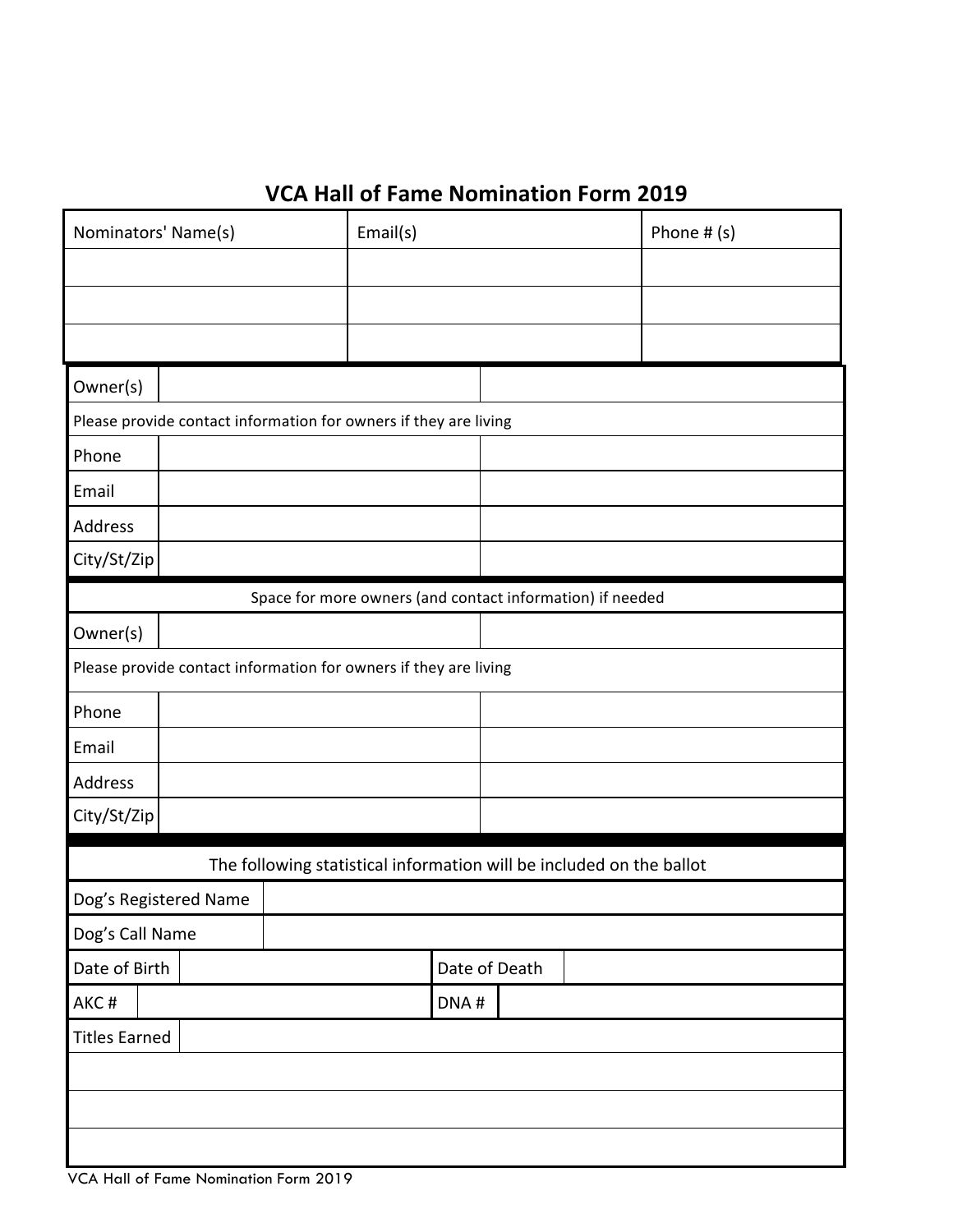| <b>Health Clearances</b> |  |
|--------------------------|--|
|                          |  |
|                          |  |